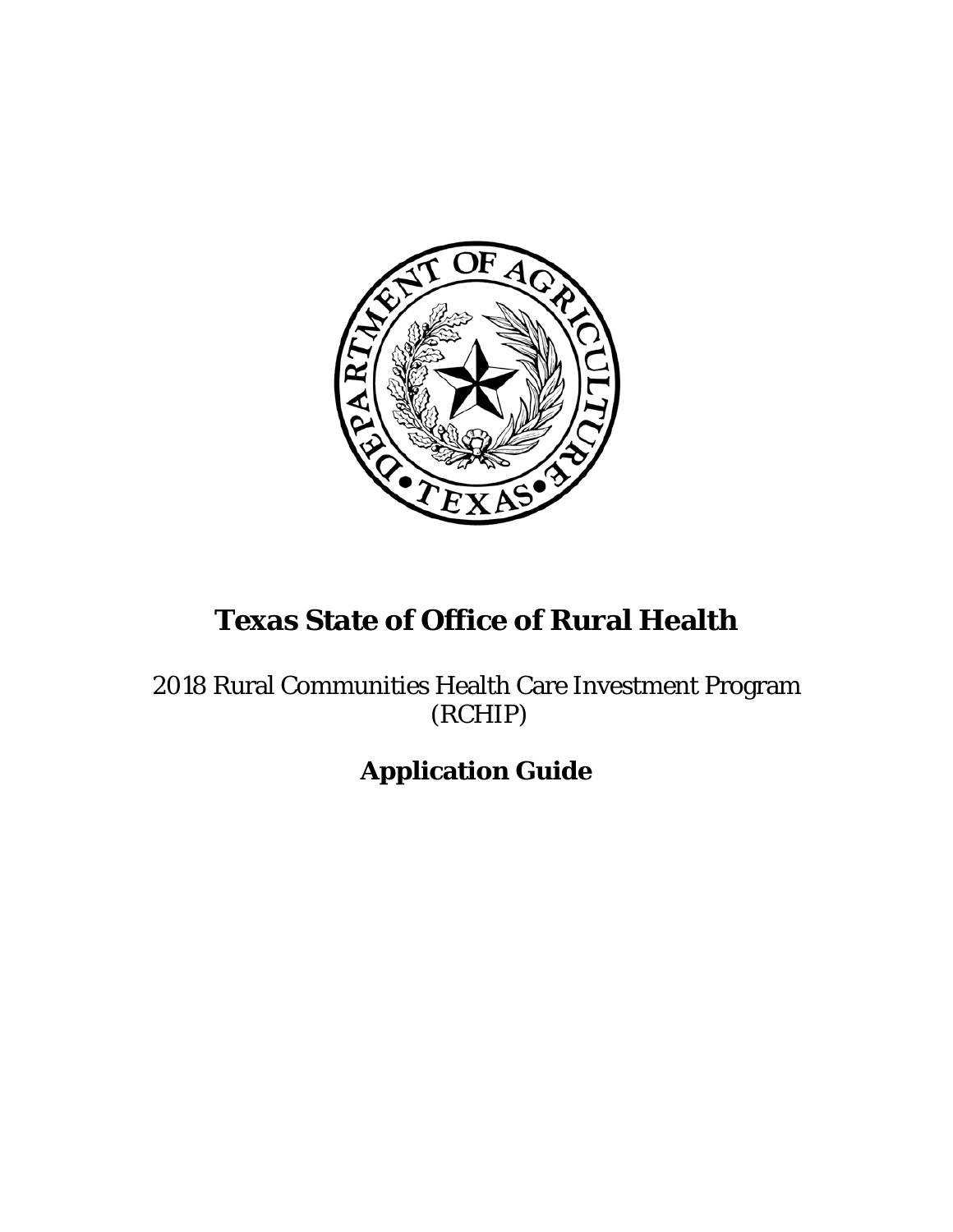## **Table of Contents**

#### **Request for Application**

### **Application and Narrative Forms**

Please read all materials before preparing and submitting the application. Failure to follow the instructions and requirements described in this Request for Application (RFA) may result in the disqualification of the application.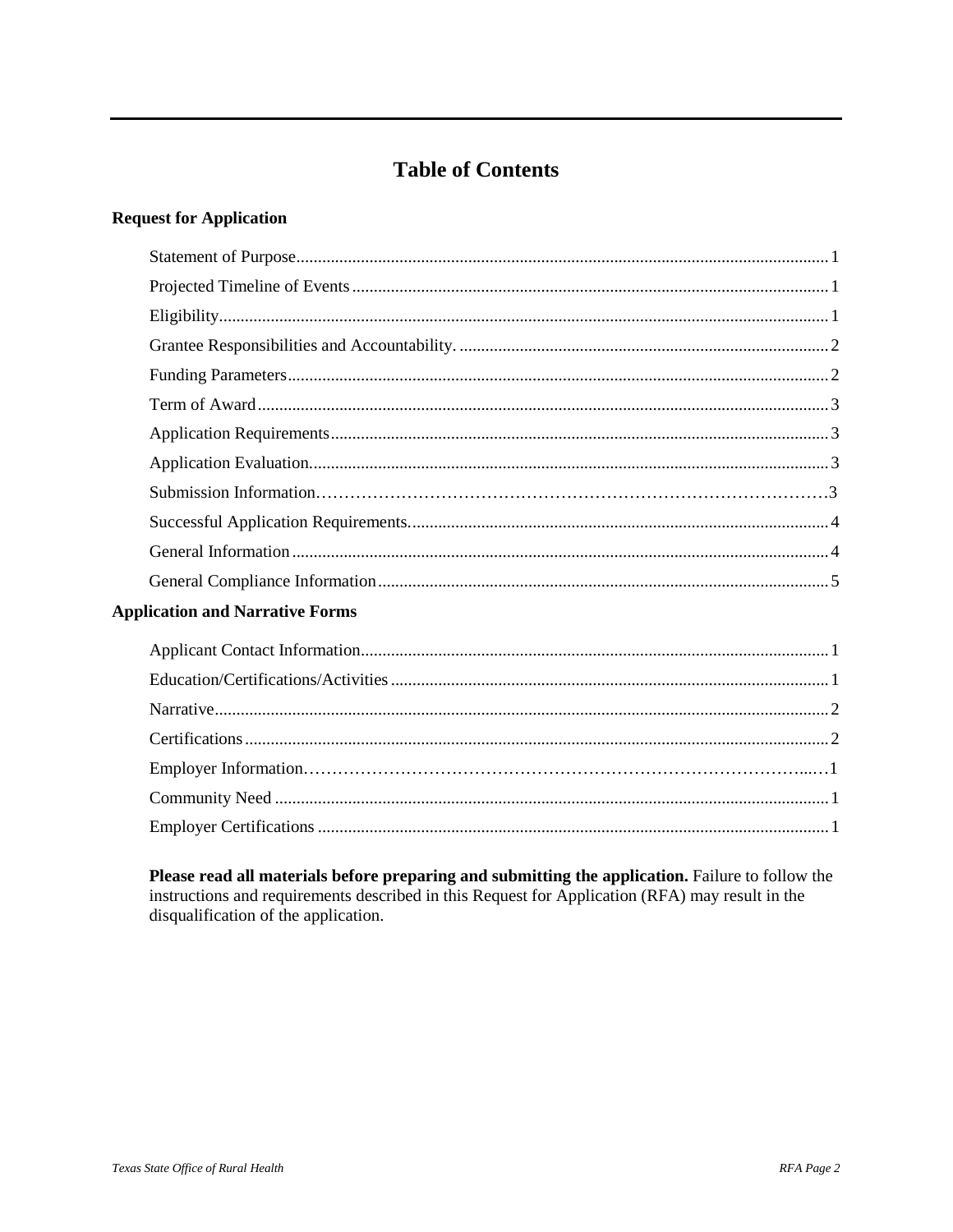#### <span id="page-2-0"></span>**Statement of Purpose**

The Texas Department of Agriculture (TDA) announces the availability of Fiscal Year (FY) 2018 funds to assist rural communities in recruiting health care providers, *other than physicians*, through partial student loan reimbursements or stipend payments to non-physicians, to practice in their community. The Rural Communities Health Care Investment Program (RCHIP) utilizes funds from a permanent endowment established from the tobacco settlement for the State of Texas and authorized under TEX. GOV'T CODE Sec. 487.558. The authority for this program is provided in Texas Government Code Chapter 487, Subchapter M, and Texas Administrative Code Chapter 30, Subchapter B.

#### <span id="page-2-1"></span>**Projected Timeline of Events**

| December 2017                  | Application availability       |
|--------------------------------|--------------------------------|
| April 19, 2018                 | Deadline to submit application |
| June $2018$                    | Award notification             |
| August 1, 2018 – July 31, 2019 | Term of Award                  |

#### <span id="page-2-2"></span>**Eligibility**

RCHIP is intended to assist rural communities in recruiting health care providers, *other than physicians*, to practice in their community. The program provides partial student loan reimbursement or stipend payments to eligible **non-physician providers**:

- 1) Who hold a Texas license (or certificate, registration, permit, or other form of authorization required by state law or regulation) to work in a health care profession (herein collectively referred to as a "license"); and
- 2) Who either:
	- a) received their license in the field under which this application is submitted within the last 24 months prior to the application deadline; or
	- b) practiced in a county with more than 500,000 people and have moved or will move to practice in a qualifying community in the field under which this application is submitted (applicant may not have been residing or practicing in the qualifying community for more than 12 months prior to the application deadline).

Eligible health professionals include, but are not limited to: physician assistants; nurses; physical and occupational therapists; pharmacists; optometrists; emergency medical technicians; speech pathologists; dentists; and licensed non-physician mental health practitioners. Health professionals must:

- 1) Reside in the State of Texas;
- 2) Not have a service obligation to any entity or participate in an educational loan reimbursement program or other incentive program;
- 3) Provide services to clients that receive at least one form of indigent care in qualifying community;
- 4) Agree to practice in the qualifying community for at least 12 consecutive months;
- 5) Provide services in a county that has either MUA designation or the HPSA designation appropriate for the provider type applying to the program (i.e., dentists apply for a dental HPSA, mental health providers apply for a mental health HPSA, primary care providers for a primary care HPSA); and
- 6) Establish an office and residency in the qualifying community before receiving any portion of the stipend (applies only to health professionals participating in the stipend program).

Please note that for the purposes of this award, services may not be provided solely through telehealth.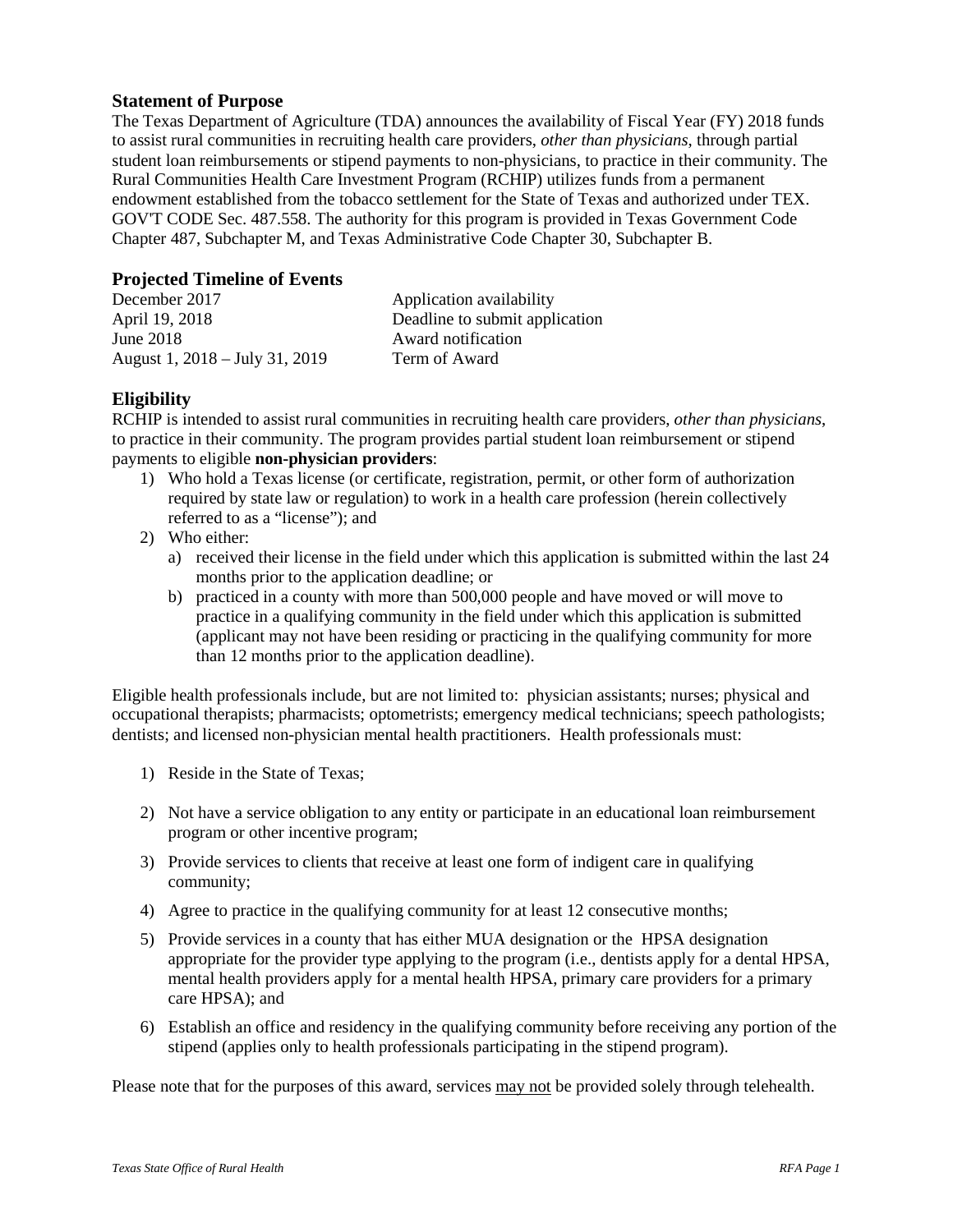#### Qualifying Communities

A medically underserved community for the purposes of this program refers to a community that is located in a Texas county with a population of **50,000** or less and has been designated under state or federal law as a Health Professional Shortage Area (HPSA) or a Medically Underserved Area (MUA). For more information about HPSA and MUA designations, see: (http://www.hrsa.gov/shortage/)

NOTE: Health professionals currently fulfilling an obligation to provide health care services as part of a scholarship agreement, a student loan agreement, or another student loan repayment or reimbursement program **cannot** simultaneously receive funding from a state-funded loan repayment program for the same period of service.

#### <span id="page-3-0"></span>**Grantee Responsibilities and Accountability**

The grantee has full responsibility for compliance with program statutes, regulations, and grant terms and conditions, including but not limited to the following:

- Provide health care services to the designated community for the duration of the obligated period per the grant agreement;
- Provide health services to participants of government-funded health benefits programs in the designated community;
- Submit an affidavit to TDA certifying compliance;
- Cooperate with TDA in efforts to collect information and data relevant to the program;
- Notify TDA within 30 days of any changes in address or other relevant contact information during the agreement term; and
- Be personally liable to the state for repayment of any funds awarded plus payment of penalties and fees if the grantee does not provide the required health care services to the qualifying community or is determined ineligible to participate in the program after receiving funds.

#### <span id="page-3-1"></span>**Funding Parameters**

Awards are subject to the availability of funds. If funds are not appropriated or collected for this program, applicants will be informed accordingly.

Applications will be competitively reviewed, and selected applicants will receive awards up to \$10,000. RCHIP provides funds for partial reimbursement for student loans or as a stipend payment for health professionals without a student loan balance. Applicants with loan repayments will be prioritized ahead of stipend applicants.

Selected applicants will be required to submit evidence that they have begun practicing in a qualified community (e.g., letter from employer, pay stub). In addition, award recipients must sign a grant agreement agreeing to practice in the qualifying community for a minimum of 12 consecutive months.

A one-time payment will be made after 12 months of service has been provided by the award recipient and certified by the employer or community. Failure to remain employed in the qualifying community for the required service period may result in termination of the award contract and/or a requirement to repay the award to TDA plus penalty fees, as applicable.

<span id="page-3-2"></span>Within 30 days of receipt of award payments to loan repayment recipients, the recipient must provide TDA documentation that the award amount was used towards loan repayment for any loan previously listed in Section B of the application. Failure to apply grant funds towards repayment of a student loan and submit required documentation will result in a requirement to repay the award to TDA plus penalty fees.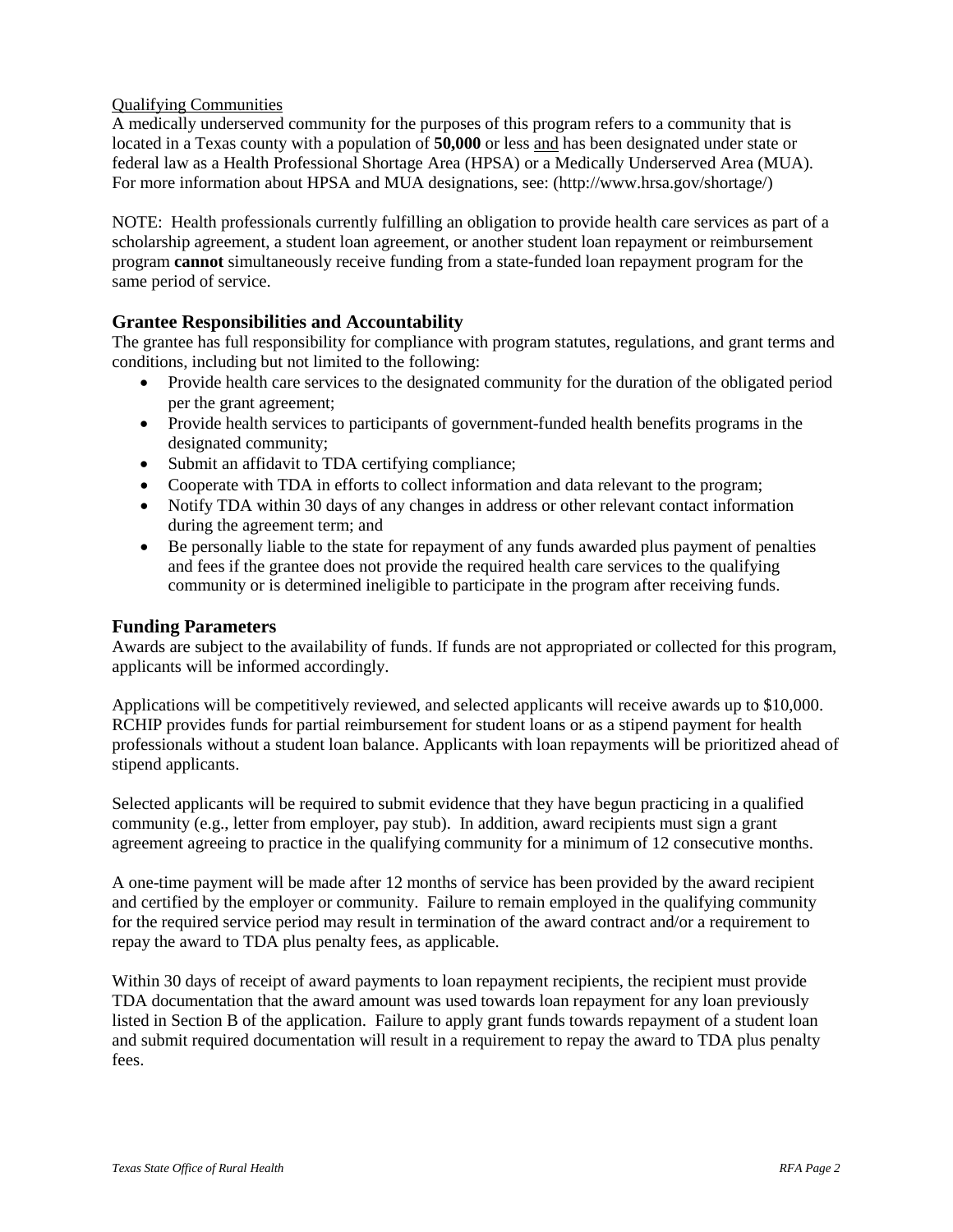#### **Term of Award**

Selected applicants will be required to complete 12 consecutive months of service in the designated qualifying community. Service must be provided between August 1, 2018, and July 31, 2019, or as specified in the grant agreement. Grant agreements will detail the specific timeframe for the grantee's service requirements.

#### <span id="page-4-0"></span>**Application Requirements**

To be considered, applications must be complete and include all of the following information. If selected for award, the application will be incorporated into the grant agreement. Application and information can be downloaded from [http://www.texasagriculture.gov/GrantsServices/RCHIP.aspx.](http://www.texasagriculture.gov/GrantsServices/RCHIP.aspx)

1. **Application Checklist**

#### 2. **Application Form - Part A.**

- a) *Applicant Contact Information*
- b) *Education/Certification/Activities*
- c) *Narrative -* The narrative should describe why you have chosen to practice in a qualifying community, reassurance that you will complete the service requirements, and any other information you feel is valid for the reviewers to know.
- d) *Certifications*

#### 3. **Application Form - Part B.**

- a) *Employer Information*
- b) *Community Need* (to be filled out by employer) *-* Provide information on the importance of the clinical services provided by the applicant for the community. Please detail any efforts the community has put into supporting the applicant.
- c) *Certifications*

#### <span id="page-4-1"></span>**Application Evaluation**

Applications will be screened for eligibility and completeness. Applications that are eligible and complete will be competitively reviewed based on the evaluation matrix which is available for reference on TDA's website. Reviewer scores will be averaged and the highest scoring applications will be selected for funding. Evaluation criteria may include, but are not limited to, the following:

- Loan repayment vs. stipend applicants;
- Health professionals not participating in any other loan forgiveness, repayment, or stipend program;
- Health professionals who graduate from degree programs in Texas;
- Health professionals who use telecommunications, as appropriate;
- Contributions by the community for loan repayment or stipend payments;
- Amount of outstanding loans compared to starting annual salary; and
- Community needs.

#### **Submission Information**

The complete application packet must be RECEIVED by **5:00 p.m. (Central Time) on April 19, 2018.** It is the applicant's responsibility to submit all materials necessary for evaluation early enough to ensure timely delivery. Application materials must be typed. Handwritten applications will NOT be accepted. *Late or incomplete applications will not be accepted*.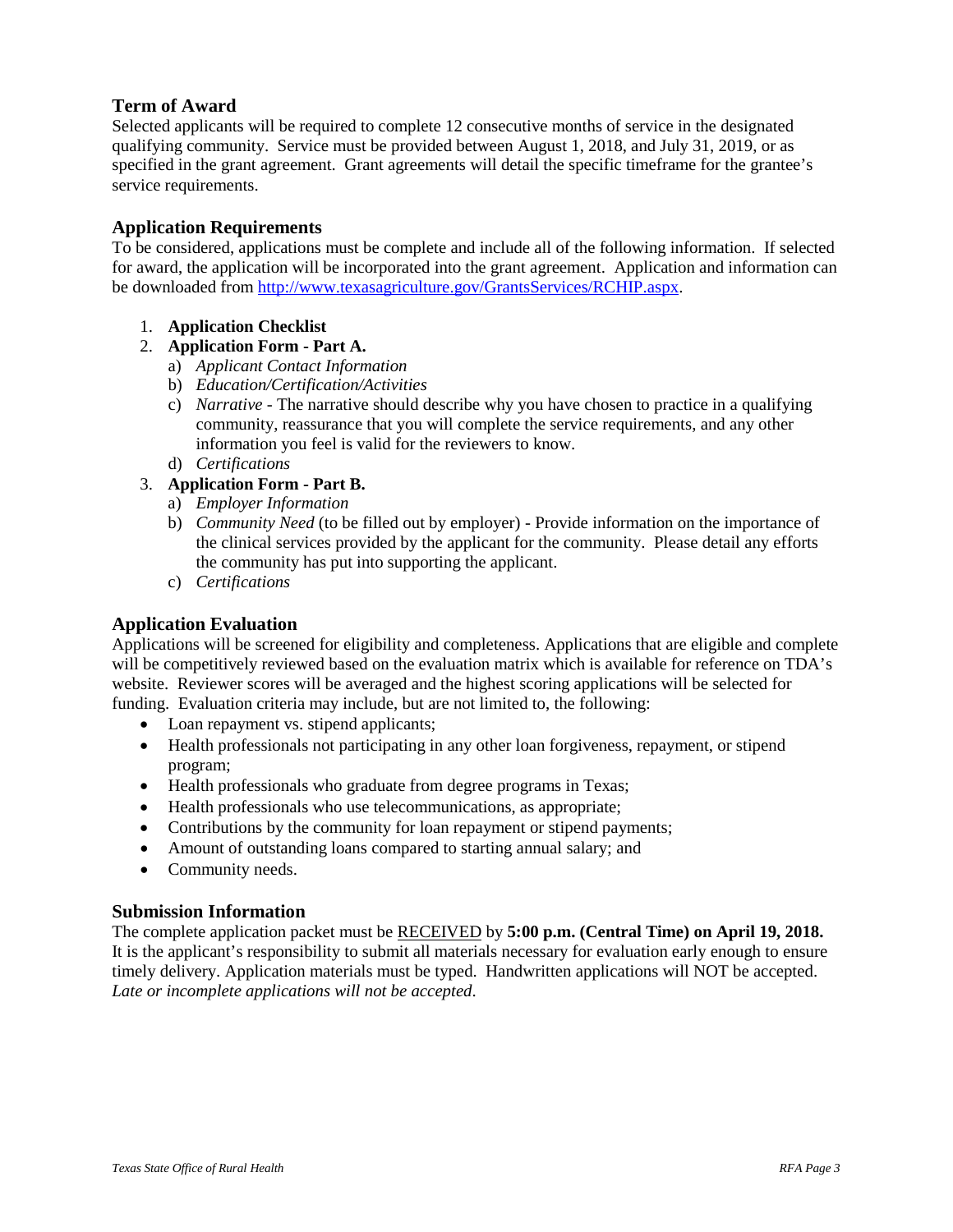Complete application with signature must be submitted to:

Physical Address: Texas Department of Agriculture State Office of Rural Health 1700 North Congress Avenue Austin, Texas 78701

Mailing Address: Texas Department of Agriculture State Office of Rural Health P.O. Box 12847 Austin, Texas 78711

Electronic Versions: Email: RuralHealth@TexasAgriculture.gov Fax: (888) 216-9867

**The e-mail subject line must contain 2018 RCHIP and the applicant last name (Example: 2018RCHIP- Smith).** Applicants are solely responsible for ensuring that their complete electronic submission is sent to, and actually received by, TDA in a timely manner and at the proper destination server.

IMPORTANT NOTE: TDA recommends a limit on the attachments to 10MB each. This may result in sending multiple e-mails for the submission of all application materials. All submissions must be sent in Microsoft Word or other Word compatible format or as .PDF files. Unreadable submissions may be deemed unresponsive and will not be considered for funding.

TDA takes no responsibility for applications submitted electronically that are captured, blocked, filtered, quarantined, or otherwise prevented from reaching the proper destination server by any TDA anti-virus or other security software.

For questions regarding submission of the application and/or TDA requirements, please contact the Texas State Office of Rural Health at (512) 463-0018, or by email at RuralHealth@TexasAgriculture.gov.

#### <span id="page-5-0"></span>**Successful Application Requirements**

Selected applicants will be required to submit an affidavit certifying compliance with service requirements at 12 months of service. Reporting timelines will be provided in the grant agreement. Failure to comply with reporting requirements may result in the withholding of funds and/or termination of the award.

Payments will be made to the selected applicants after 12 months of service in the designated community.

#### <span id="page-5-1"></span>**General Information**

Selected applicants will receive a Notice of Grant Award (NGA) letter and an official Grant Agreement from TDA. The NGA is not legally binding until a grant agreement is fully executed.

TDA reserves the right to reject all applications and is not liable for costs incurred by an applicant in the development, submission, or review of the application.

#### *Right to Amend or Terminate Program*

TDA reserves the right to alter, amend, or clarify any provisions, terms, or conditions of this program or any grant awarded as a result thereof, or to terminate this program at any time prior to the execution of an agreement if TDA deems any such action to be in the best interest of TDA and of the State of Texas. The decision of TDA will be administratively final in this regard.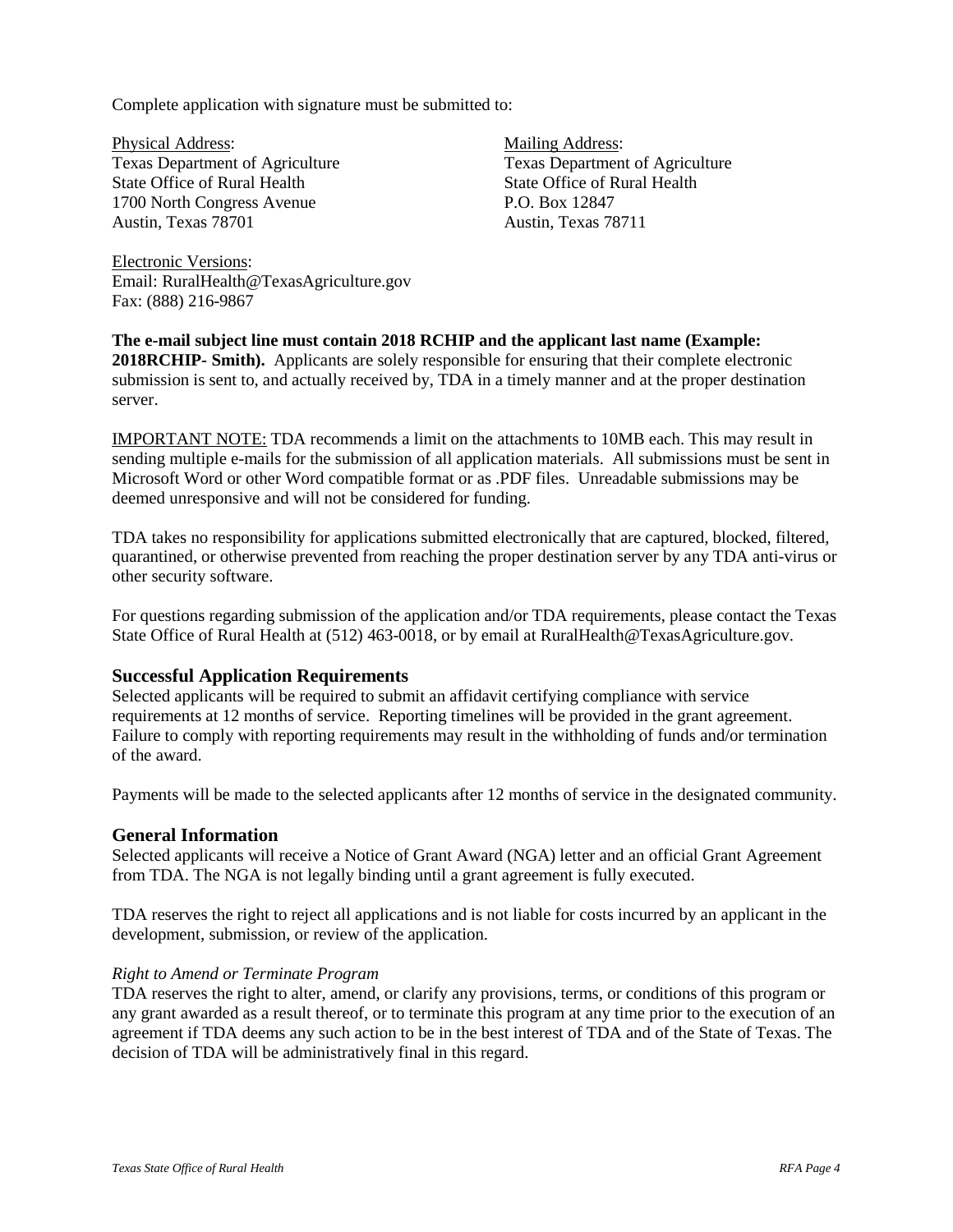#### *Proprietary Information/Public Information*

Applicants are responsible for clearly designating any portion of the application that contains confidential information and must state the reason(s) the information is designated as such. Merely making a blanket claim that the entire application is protected from disclosure because it contains confidential information is not acceptable, and shall make the entire application subject to release under the Texas Public Information Act. In the event that a public information request for the application is received, TDA shall process such request in accordance with Section 552.305 of the Texas Government Code. Applicants are advised to consult with their legal counsel regarding disclosure issues and to take appropriate precautions to safeguard confidential information.

All applications submitted under this program are subject to release as public information, unless the application or specific parts of any such application can be shown to be exempt from disclosure under the Texas Public Information Act, Chapter 552 of the Government Code.

#### *Conflict of Interest*

Applicants are required to disclose any existing or potential conflicts of interest relative to this grant program. Failure to disclose any such relationship may result in the disqualification of an application or termination of agreement.

#### <span id="page-6-0"></span>**General Compliance Information**

- 1. Grantees must comply with TDA's reporting requirements and financial procedures outlined in the grant agreement.
- 2. All grant awards are subject to the availability of funds appropriated and authorized by the Texas Legislature.
- 3. Grantees must remain in full compliance with state laws and regulations and program requirements. Non-compliance may result in termination of the grant or ineligibility for grant funds, as applicable.
- 4. Grantees must keep separate records and a bookkeeping account (with a complete record of all expenditures) for grant funds and activities. Records shall be maintained for a minimum of three (3) years after the completion of grant activities, or as otherwise agreed upon with TDA. If any litigation, claim, negotiation, audit or other action is initiated prior to the expiration of the threeyear retention period, then all records and accounts must be retained until their destruction is authorized by TDA.TDA and the Texas State Auditor's Office (SAO) reserve the right to examine all books, documents, records, and accounts relating to the grant, including all electronic records, at any time throughout the duration of the agreement until all litigation, claims, negotiations, audits or other action pertaining to a grant is resolved, or until the expiration of the three-year retention period, whichever is longer. TDA and the SAO shall have access to all electronic data or records pertaining to the grant, and the physical location where records are stored.
- 5. If the Grantee has a financial audit performed during the time the Grantee is receiving funds from TDA, upon request TDA shall have access to information about the audit, including the audit transmittal letter, management letter, any schedules, and the final report or result of such audit.
- 6. Grantees must comply with Texas Government Code, Chapter 783, Uniform Grant and Contract Management, and the Uniform Grant Management Standards (UGMS).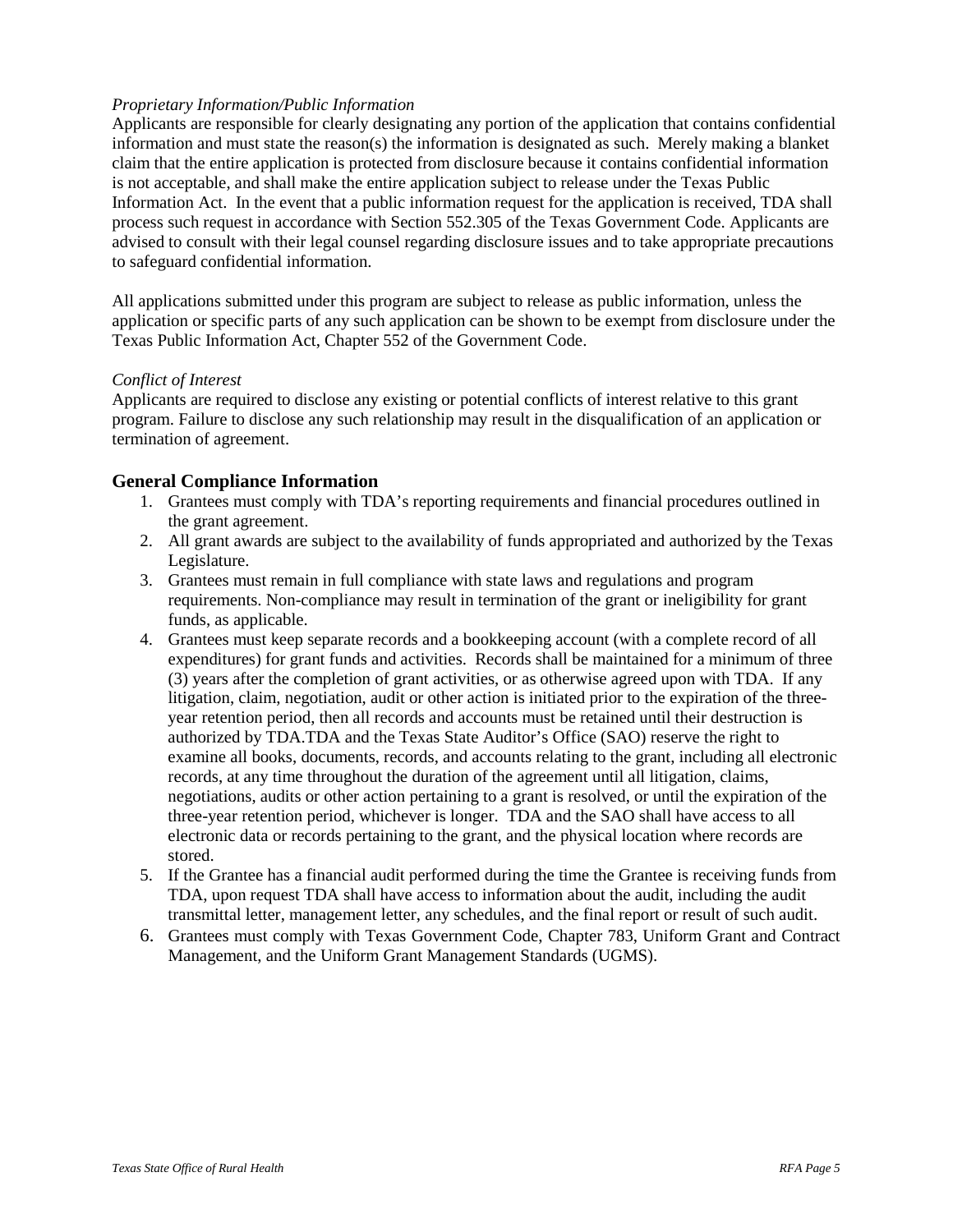

TEXAS DEPARTMENT OF AGRICULTURE • COMMISSIONER SID MILLER

## **RURAL COMMUNITIES HEALTH CARE INVESTMENT PROGRAM (RCHIP)**

## *DEADLINE: April 19, 2018 5:00 p.m. (Central Time)* **LATE OR INCOMPLETE APPLICATIONS WILL BE DENIED.**

#### **Application Checklist**

### **REQUIRED:**

**Application is complete and typed** 

■ Narrative (Application Part A, Page 2)

Statement of community need from employer (Application Part B, Page 2)

- $\Box$  Proof of graduation from accredited health care training program (e.g., copy of diploma)
- Copy of identification (e.g., driver's license) showing current address
- $\Box$  Copy of professional license (license must be issued no longer than 24 months prior to the application deadline, unless the applicant recently moved to a qualifying community)
- $\square$  Copy of most recent student loan statement(s), showing most current balance(s), if applying for student loan repayment

Offer of employment or evidence of employment in qualifying community health care facility (e.g., pay stub or offer of employment letter from employer)

## **For self-employed health professionals:**

**Proof of self-employment (business tax return, articles of incorporation, or commercial lease** agreement for office space)

**Mailing Address: P.O. Box 12847, Austin, Texas 78711**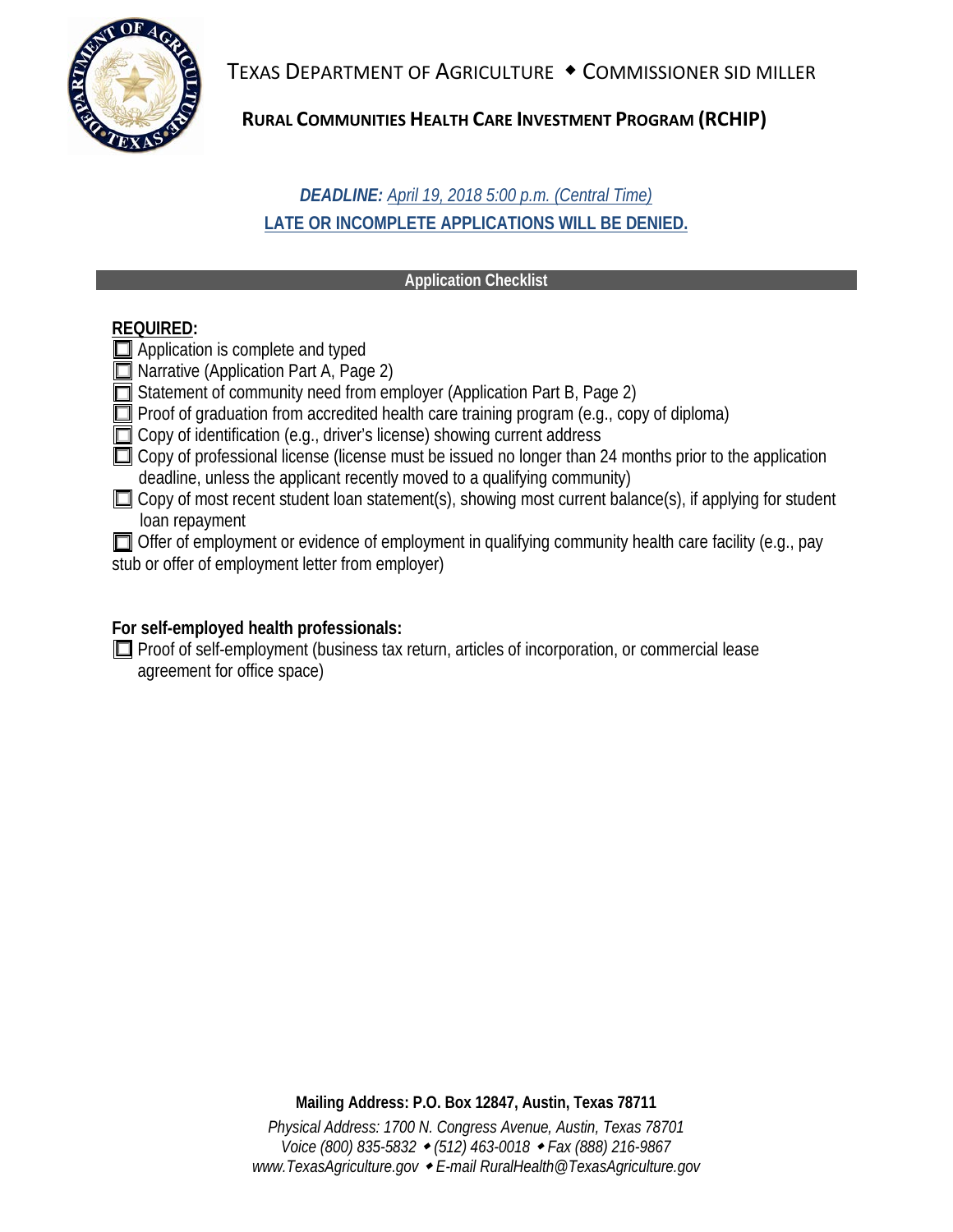TEXAS DEPARTMENT OF AGRICULTURE • COMMISSIONER SID MILLER



**RURAL COMMUNITIES HEALTH CARE INVESTMENT PROGRAM**

Date Rec.

## **2018 Application – Part A**

## APPLICATIONS MUST BE **RECEIVED** BY 5:00 p.m. (Central Time), April 19, 2018

<span id="page-8-1"></span><span id="page-8-0"></span>

|                                                                                                       |                                                 | Section A. Applicant Contact Information       |                |                |          |          |                             |
|-------------------------------------------------------------------------------------------------------|-------------------------------------------------|------------------------------------------------|----------------|----------------|----------|----------|-----------------------------|
|                                                                                                       |                                                 |                                                |                |                | Mr.<br>ப | Dr.<br>口 |                             |
| <b>Applicant Name:</b>                                                                                |                                                 |                                                |                |                | Ms.      | Other    |                             |
|                                                                                                       | Last Name, First, Middle Initial                |                                                |                |                |          |          |                             |
| Mailing Address:                                                                                      |                                                 |                                                |                |                |          |          |                             |
|                                                                                                       | <b>Street Address</b>                           |                                                |                |                |          |          |                             |
|                                                                                                       |                                                 |                                                |                |                |          |          |                             |
|                                                                                                       | City                                            |                                                | State          | Zip Code       |          | County   |                             |
| Physical Address:                                                                                     |                                                 |                                                |                |                |          |          |                             |
|                                                                                                       | <b>Street Address</b>                           |                                                |                |                |          |          |                             |
|                                                                                                       |                                                 |                                                |                |                |          |          |                             |
|                                                                                                       | City                                            |                                                | State          | Zip Code       |          | County   |                             |
| Email Address:                                                                                        |                                                 |                                                |                |                |          |          |                             |
| Phone #:                                                                                              |                                                 | Ext.                                           |                | Alt Phone #:   |          |          |                             |
| Social Security Number:                                                                               |                                                 |                                                |                |                |          |          |                             |
|                                                                                                       |                                                 |                                                | Date of Birth: |                |          |          |                             |
|                                                                                                       |                                                 | Section B. Education/Certifications/Activities |                |                |          |          |                             |
| <b>Education</b>                                                                                      |                                                 |                                                |                |                |          |          |                             |
|                                                                                                       |                                                 |                                                |                |                |          |          |                             |
|                                                                                                       | Highest degree attained relevant to profession: |                                                |                |                |          |          |                             |
| Schools attended:                                                                                     |                                                 |                                                |                |                |          |          |                             |
|                                                                                                       | <b>School Name</b>                              | State                                          |                | Degree Awarded |          |          | Dates attended (Month/Year) |
| 1.                                                                                                    |                                                 |                                                |                |                |          |          |                             |
| $\overline{2}$ .                                                                                      |                                                 |                                                |                |                |          |          |                             |
| $\overline{3}$ .                                                                                      |                                                 |                                                |                |                |          |          |                             |
| 4.<br>$\overline{5}$ .                                                                                |                                                 |                                                |                |                |          |          |                             |
|                                                                                                       |                                                 |                                                |                |                |          |          |                             |
| License/Certifications (Attach a copy when submitting application)                                    |                                                 |                                                |                |                |          |          |                             |
| License/Certification (PA, RN, etc)<br>Date issued<br>Date expires<br><b>Issued by</b><br>License No. |                                                 |                                                |                |                |          |          |                             |
|                                                                                                       |                                                 |                                                | $\frac{1}{2}$  |                |          |          |                             |
| $\frac{1}{2}$<br>$\frac{2}{3}$                                                                        |                                                 |                                                | $\sqrt{2}$     |                |          |          |                             |
|                                                                                                       |                                                 |                                                |                |                |          |          |                             |
| 4.                                                                                                    |                                                 | $\sqrt{2}$                                     | $/$ /          |                |          |          |                             |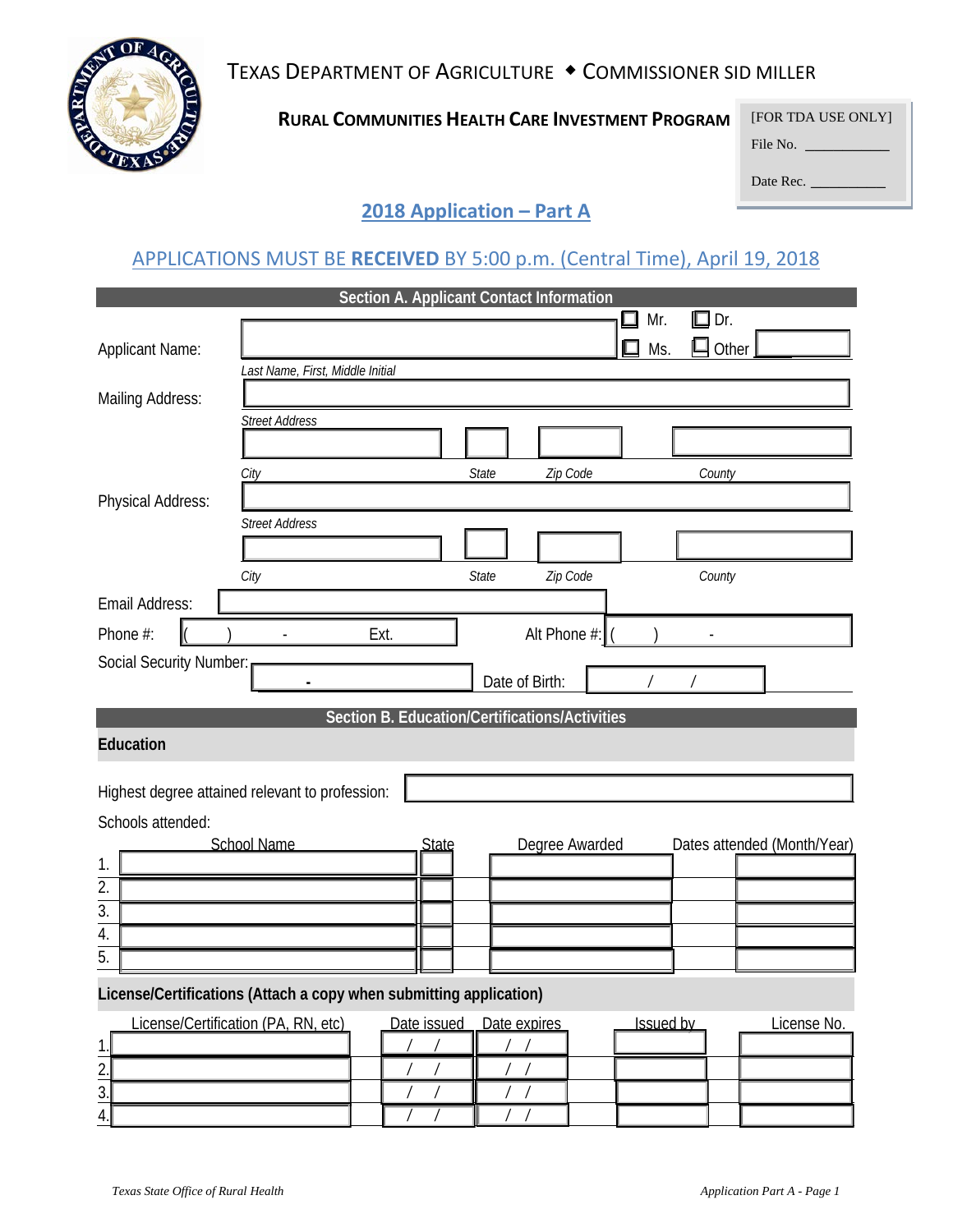| <b>Additional Information</b>                                                                                                                                                           |                       |           |                        |                |  |  |
|-----------------------------------------------------------------------------------------------------------------------------------------------------------------------------------------|-----------------------|-----------|------------------------|----------------|--|--|
| 1. If applicable, provide the National Provider Identifier Number                                                                                                                       |                       |           |                        |                |  |  |
| (NPI) for the applicant:                                                                                                                                                                |                       |           |                        |                |  |  |
| 2. Has applicant ever received an RCHIP award?                                                                                                                                          | Yes                   | $\Box$ No |                        |                |  |  |
| 3. Applicant is applying for one of the following award types:                                                                                                                          |                       |           | Loan Reimbursement     | $\Box$ Stipend |  |  |
| 4. Total amount of outstanding educational loans (if applicable):                                                                                                                       |                       | \$        |                        |                |  |  |
| Lender                                                                                                                                                                                  | <b>Account Number</b> |           | <b>Current Balance</b> |                |  |  |
|                                                                                                                                                                                         |                       |           |                        |                |  |  |
|                                                                                                                                                                                         |                       |           |                        |                |  |  |
|                                                                                                                                                                                         |                       |           |                        |                |  |  |
| 4. Is the applicant eligible for or participating in any other state or federal loan forgiveness,<br>Yes<br>No<br>loan repayment or stipend program?                                    |                       |           |                        |                |  |  |
| 5. Has the applicant moved from a county population of 500,000 or more to practice in a<br>$\Box$ Yes<br>$\Box$ No<br>qualified community within 12 months of the application deadline? |                       |           |                        |                |  |  |
| a. If yes, what county                                                                                                                                                                  |                       |           |                        |                |  |  |
| <b>Section C. Narrative</b>                                                                                                                                                             |                       |           |                        |                |  |  |

<span id="page-9-0"></span>Please detail your decision to change practice location or to begin your career in a rural area. This may include personal or professional interest in rural communities such as hometown, personal ties, career training, and/or participation in rural lifestyle activities. Attach the narrative as a separate document to the application. Please limit your response to approximately 500 words or one typed page.

#### **Section D. Certifications**

#### <span id="page-9-1"></span>**By signing below, Applicant:**

(1) Certifies all information provided in connection with this application is true and correct to the best of Applicant's knowledge;

(2) Acknowledges any misrepresentation or false statement made by Applicant, or an authorized agent of Applicant, in connection with this application, whether intentional or not, will constitute grounds for denial of this application; (3) Acknowledges acceptance of funds in connection with this application acts as an acceptance of the authority of TDA and the State Auditor's Office (SAO) or any successor agency to conduct an investigation in connection with those funds, and Applicant further agrees to cooperate fully with TDA and/or SAO or its successor in the conduct of the audit or investigation, including allowing TDA and/or SAO to inspect Applicant's premises and providing all records requested; (4) Acknowledges this application and any payments owed to Applicant in connection with this application may be reduced or denied because of Applicant's owing any debt to the State of Texas, and that this application and any payments owed to Applicant in connection with this application may be denied because of delinquency in payment of a guarantee student loan and for failure to pay child support; and

(5) By submission of this application, Applicant acknowledges as a condition of receipt of grant funds under this program the Applicant will be required to execute a grant agreement with the Texas Department of Agriculture, and further acknowledges that failure to timely execute the grant agreement will result in withdrawal of any grant funds awarded, and those funds will be redistributed to other qualified applicants in accordance with state law and TDA rules.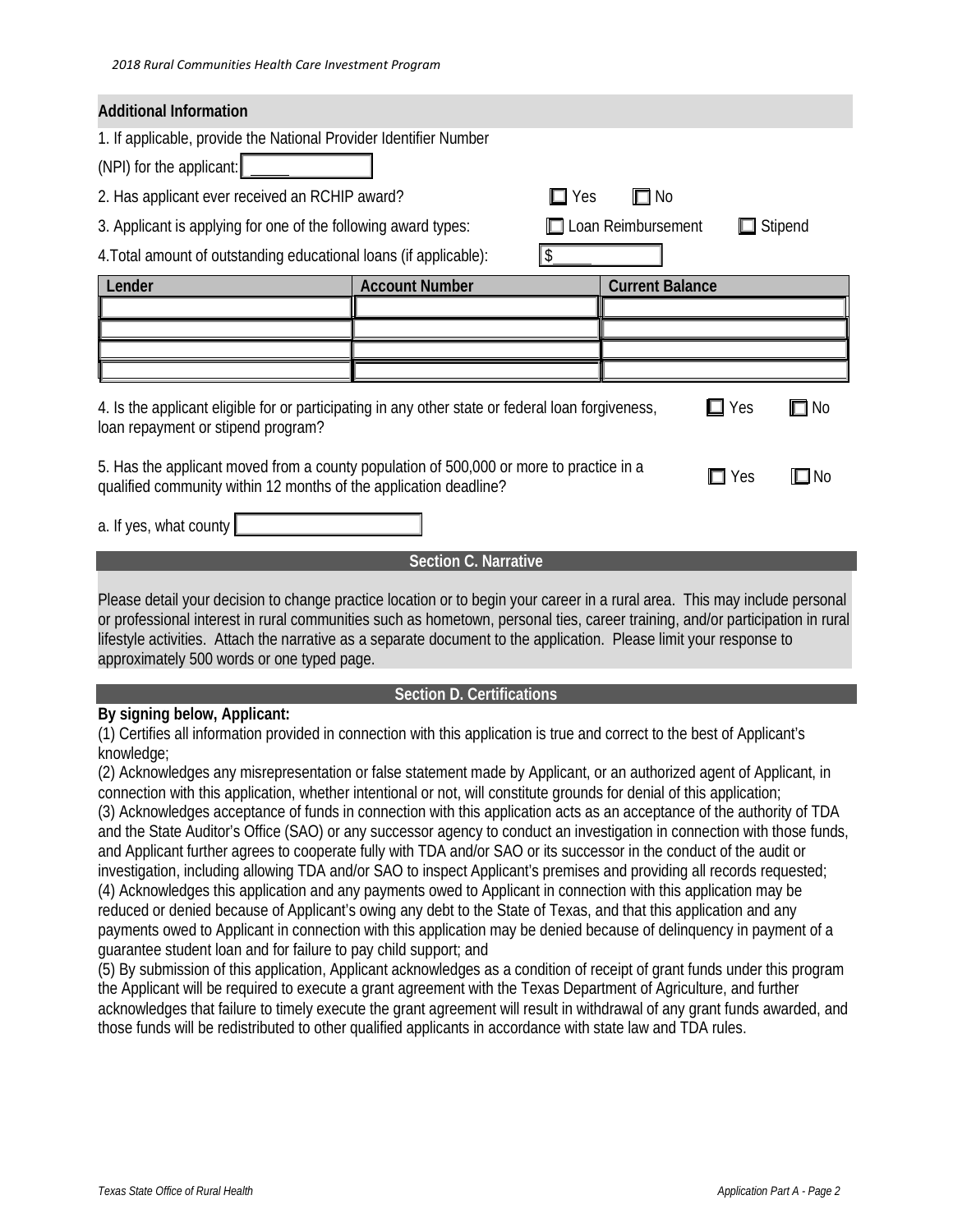**Notice of Penalties: The penalty for knowingly making false statements or false entries, or attempts to secure money through fraudulent means, may include fines and/or incarceration and/or forfeiture of funds under applicable state law.**

#### **Application Signature:**

| Diricht | Cian | Date.<br>$-$ - $-$ |
|---------|------|--------------------|

*This application becomes public record and is subject to disclosure. With few exceptions, you have the right to request and be informed about the information that the State of Texas collects about you. You are entitled to receive and review the information upon request. You also have the right to ask the state agency to correct any information that is determined to be incorrect. (Reference: Texas Government Code, Sections 552.021, 552.023, and 559.004.)*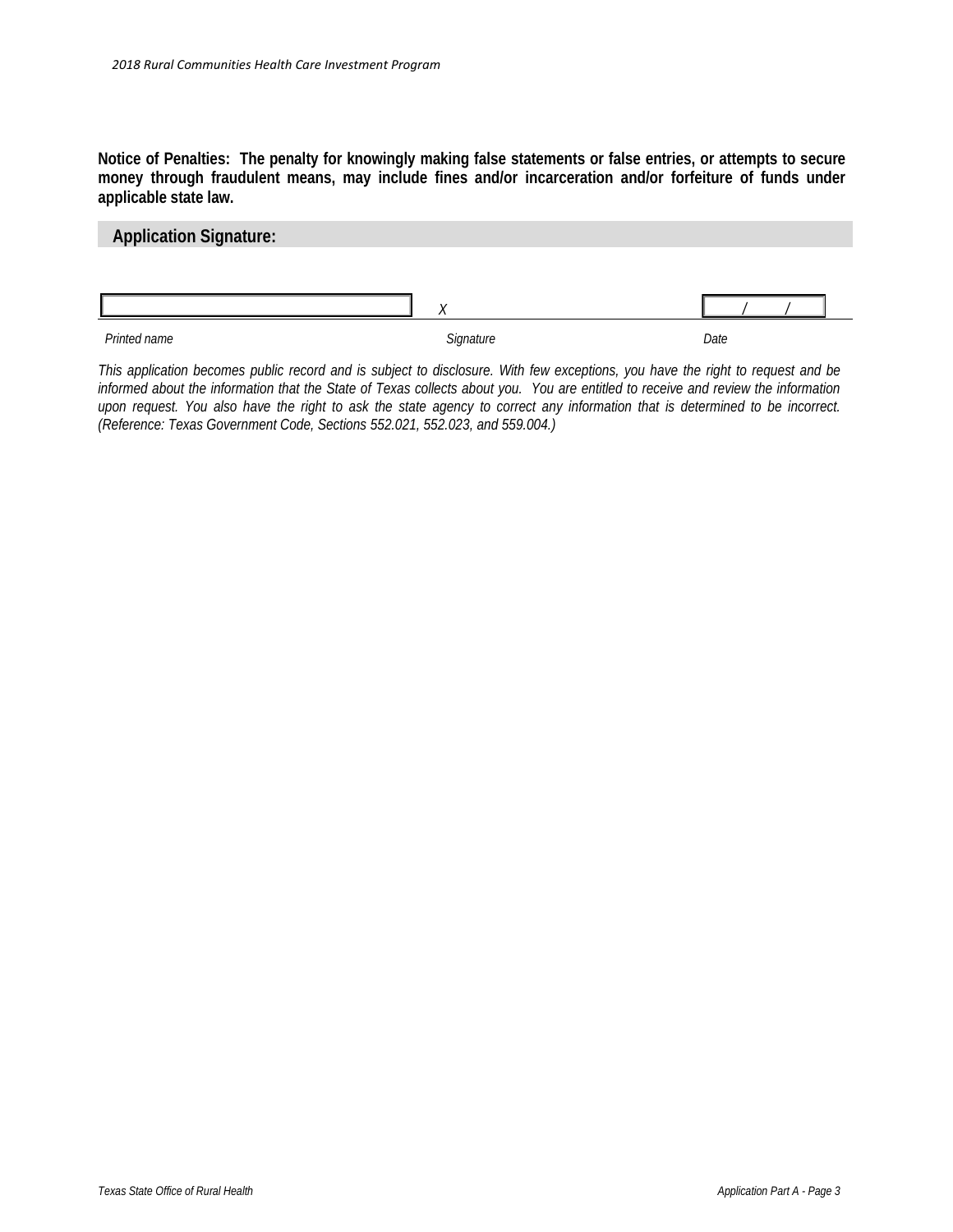TEXAS DEPARTMENT OF AGRICULTURE • COMMISSIONER SID MILLER



## **RURAL COMMUNITIES HEALTH CARE INVESTMENT PROGRAM**

#### **2018 Application – Part B: COMMUNITY SUPPORT INFORMATION**

<span id="page-11-0"></span>*(To be completed by the new or potential employer in a qualifying community. If the applicant does not have an employer at the time of application or will be self-employed, this section may be completed by a representative of the community, county health department, or an elected or appointed representative of the qualifying*   $community.$ )

Applicant Name:

*Last Name, First, Middle Initial*

**Section A. Employer Information**

#### **Employment Status – please indicate the appopriate status**



No employer information is available at the time of this application.

Applicant is or will be self-employed, serving a qualified community.

Employer information is known and provided below.

#### **Employer Contact Information**

| Name of Employer:<br>Employer<br>Representative Name: | First Name, Last name |       |                               | Position/title |
|-------------------------------------------------------|-----------------------|-------|-------------------------------|----------------|
| Mailing Address:                                      |                       |       |                               |                |
|                                                       | <b>Street Address</b> |       |                               |                |
|                                                       | City                  | State | Zip Code                      | County         |
| Physical Address:                                     |                       |       |                               |                |
|                                                       | <b>Street Address</b> |       |                               |                |
|                                                       |                       |       |                               |                |
|                                                       | City                  | State | Zip Code                      | County         |
| Email Address:                                        |                       |       |                               |                |
| Phone #:                                              | Ext.                  |       | Alt Phone $\#$ : $\llbracket$ |                |
| HPSA Name:                                            |                       |       | HPSA ID#:                     |                |

HPSA Name and ID# can be found at:

<https://datawarehouse.hrsa.gov/Tools/Analyzers/hpsafind.aspx>